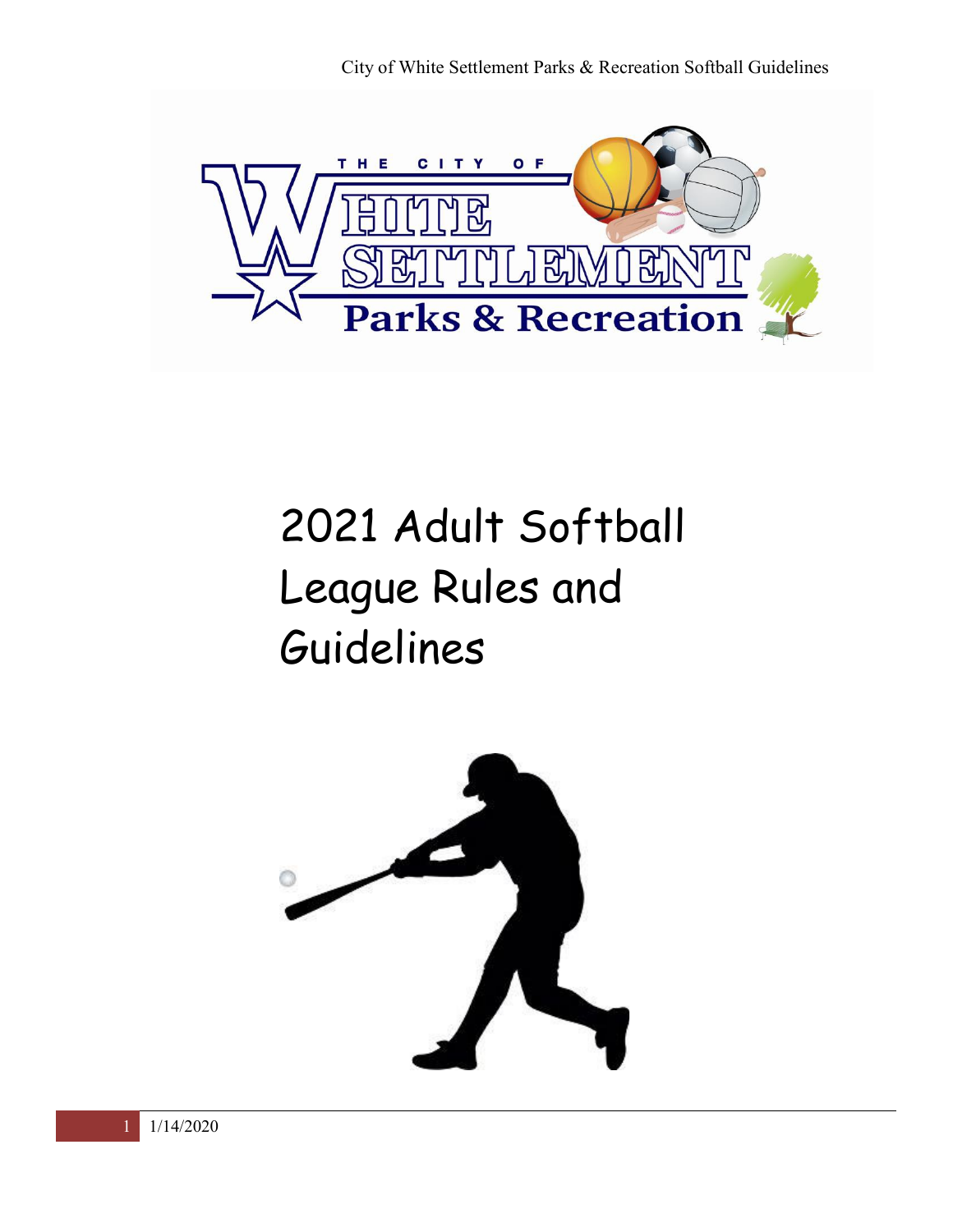League Description

- > TAAF/USSSA sanctioned league.
- $\triangleright$  Awards package for first place : will vary each season
- Days of Play/Leagues:
	- Sundays: Mens E (National) League
		- Mens E (American) League
			- Coed E (American) League
		- Mondays: Mens D (National) League Mens E (American) League
		- Tuesdays: Mens League
		- Wednesdays: Church Recreation League
		- Fridays: Coed E (National) League
			- Coed E (American) League

Contact Numbers

- Update and rainout number: 817-880-7868
- $\triangleright$  Rainout line app: rainoutline.com
- Parks Coordinator: (817) 528-2384 or  $\text{cchain}(\omega)$  wstx.us
- Recreation Center: (817) 246-5012 or recreationcenter@wstx.us

Veterans Park Rules and Guidelines:

- $\triangleright$  Refer to Coaches Pack for guidance and direction
- Veterans Park Rules and Guidelines will take precedence over any and all T.A.A.F. and U.S.S.S.A. rules
- $\triangleright$  Whatever is not stated in the City of White Settlement guidelines refer back to T.A.A.F. and U.S.S.S.A. rule books.
- $\triangleright$  A copy of the following forms can be found at <http://www.wstx.us/parksandrec/> under softball links tab:
	- 2021 League Rules and Guidelines (Coaches Packet)
	- 2021 Team Roster
	- Line Up Card
	- T.A.A.F. Rules
	- 2021 U.S.S.S.A. Rules (included in coaches packets)

## Affiliations and Registration

- $\triangleright$  All teams will be required to be registered with the Texas Amateur Athletic Federation (T.A.A.F.) and United States Specialty Sports Association (USSSA) for the 2021 season.
- $\triangleright$  The 2021 TAAF sanction fee is \$10/team/classification and the USSSA \$25/team/classification in addition to the league registration fee, and is good for the entire 2021 calendar year.
- The 2021 TAAF/USSSA sanction fee must be paid through the Recreation Center or online registration at wstx.us/parksandrec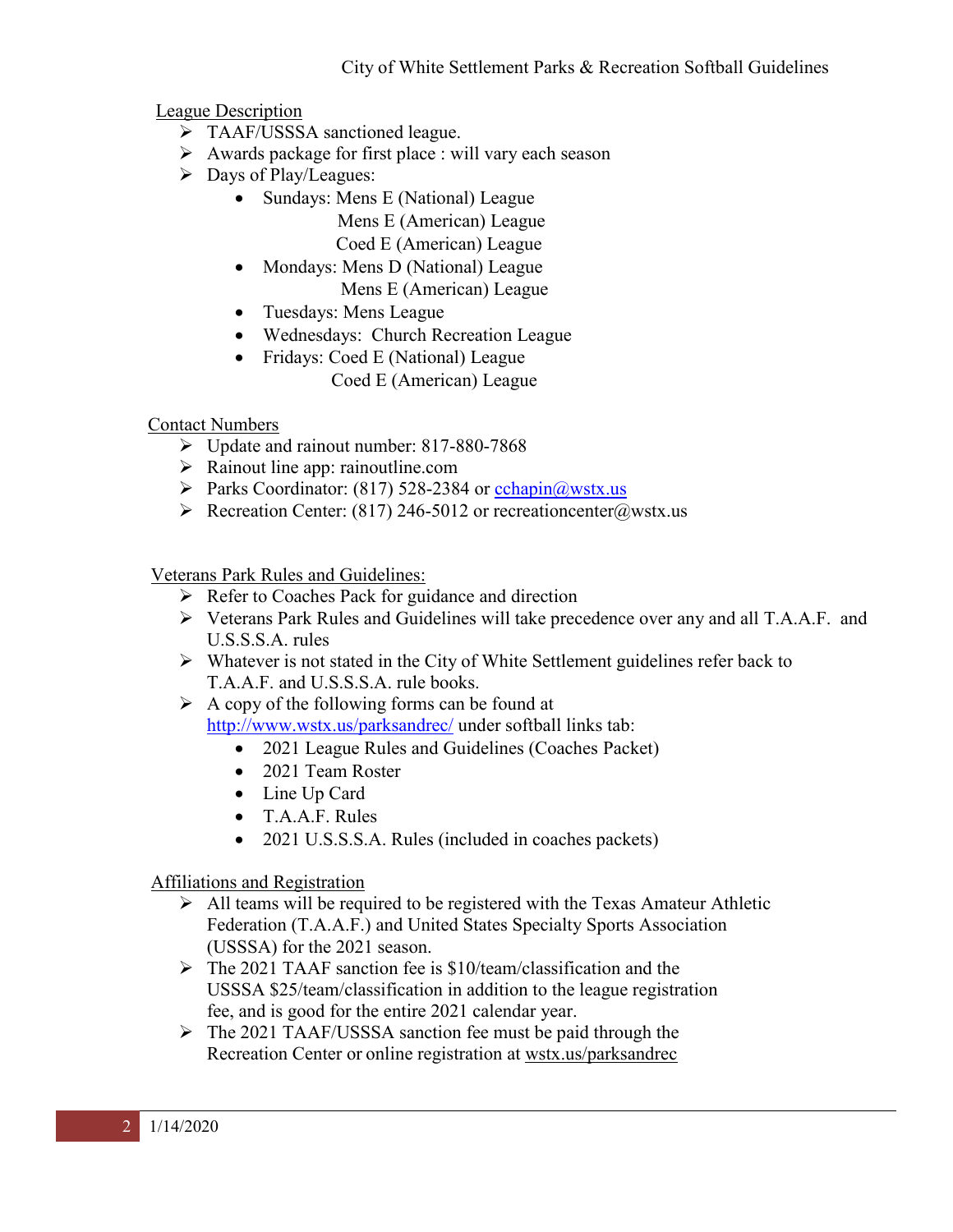- $\triangleright$  If for any reason a team that has already paid the sanctioned fees wants to change their team name in the same calendar year, they will be required to pay an additional TAAF/USSSA sanction fee
- Teams will be eligible to compete in T.A.A.F. / USSSA tournaments.
- $\triangleright$  Tournament entry fees and travel to tournaments will be the responsibility of the team(s).

## Payment and Registration:

- Payment is due by registration deadline (see registration form).
- $\triangleright$  Payment can be made at <https://whitesettlement.recdesk.com/Community/Home> - Then click on "Program Registration"
- $\triangleright$  No partial payment will be accepted.
- $\triangleright$  All special scheduling request(s) will be an additional \$50.00 (special game times, dates of play, field location, etc…). Parks Staff will make every effort to accommodate your request; however, if we cannot work the request into the schedule a refund will be issued for \$50.00.
- $\triangleright$  The individual that pays will be registered as the team coach/manager, and will be the sole contact person with the city.

Team Classification Policy:

 $\triangleright$  To help substantiate parity, player safety and the betterment of the league, the City of White Settlement reserves the right to bump teams based on current or previous league performance. This can also be decided once league play has begun but no later than the end of the second game will any actions be taken.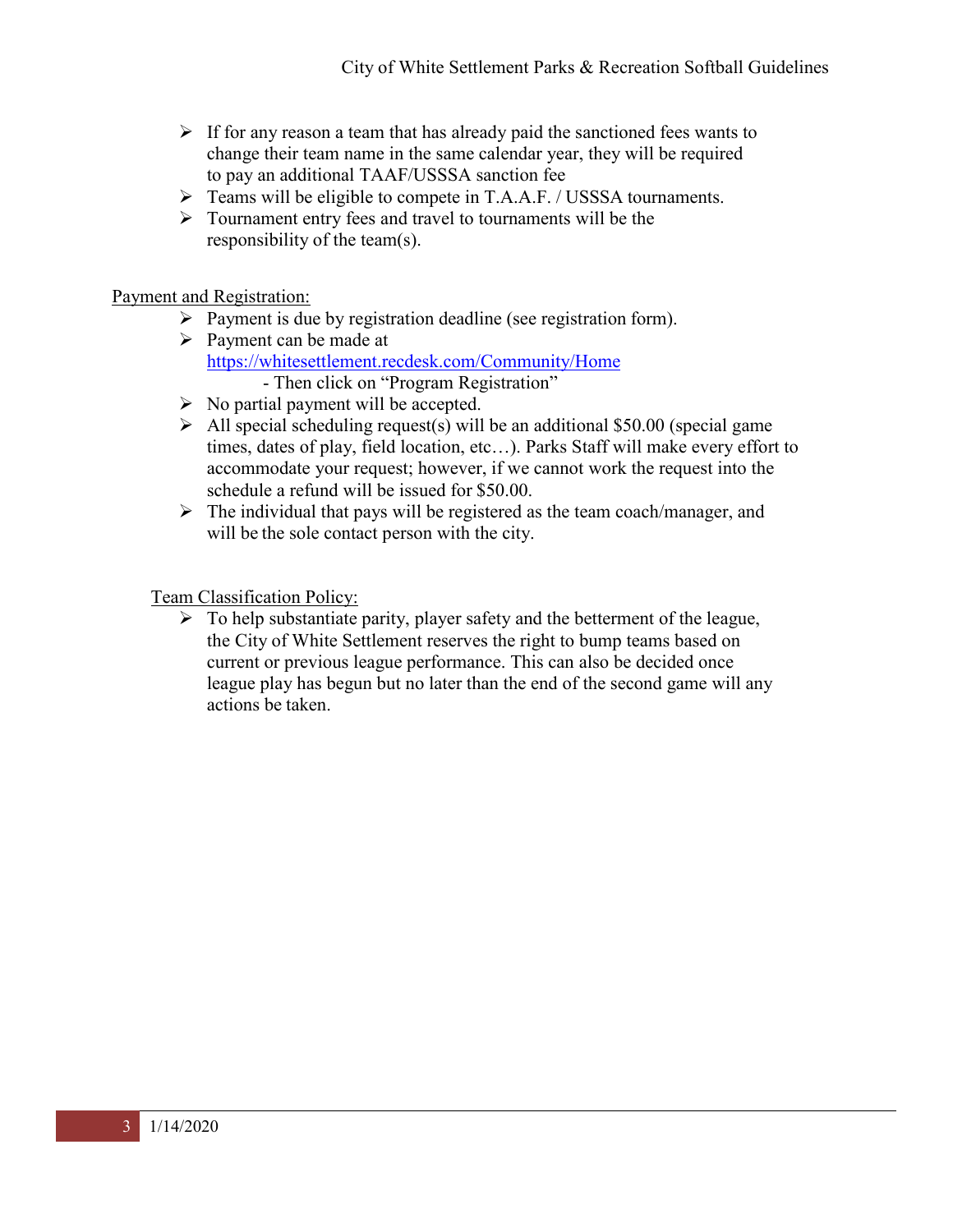- $\triangleright$  Team Classification Definitions:
	- Men's E Recreational (American) Teams A league for recreational teams with (E) classified and/or non-classified players.
	- Men's E Competitive (National) Teams Competitive or registered USSSA E teams- **UP TO ONLY (3) D BUMPS ALLOWED ON ENTIRE ROSTER.**
	- Men's D Competitive Teams Competitive or registered USSSA D teams
	- Coed E Recreational (American) Teams A league for recreational teams with (E) classified men/women players only.
	- Coed E Competitive (National) Teams Competitive or registered USSSA D teams-**UP TO ONLY (3) MEN (D) BUMPS ALLOWED ON ENTIRE ROSTER (women's classification does not matter).**
	- Mixed Church League (Wednesday Nights) Teams- A league for recreational teams with (E) classified and/or non-classified players.
	- **WOMENS CLASSIFICATION UP TO C MAY PLAY (**then the player has to be classed E or Not Classed at all).

## Scheduling/Schedules:

- $\triangleright$  If you have not paid for a special request and noted it on the registration form, Parks Staff will schedule your team as it deems necessary.
- $\triangleright$  All scheduling is done through Rec Desk to ensure uniformity and consistency.
- $\triangleright$  All games will be played as scheduled.
- $\triangleright$  The City of White Settlement will schedule one certified umpire for all games.
- $\triangleright$  Schedules/Standings will be posted on line at <https://whitesettlement.recdesk.com/Community/Home> -Then click on "League Schedule"
- $\triangleright$  Schedules will be available to view at the kiosk located at the concession stand at Veterans Park, or ask Park Staff.
- $\triangleright$  In the event a team drops, scheduled league play will not change once distributed.
- $\triangleright$  Teams may not request umpires (to be used or not), opponent team selection to play or not play.

Combined League Policy:

 $\triangleright$  The City of White Settlement reserves the right to combine leagues as necessary to ensure a league night will not be cancelled.

## Refunds

- $\triangleright$  No refunds will be given for league fees after the league registration deadline, no exceptions.
- Annual T.A.A.F./USSSA Sanction Fees will not be refunded.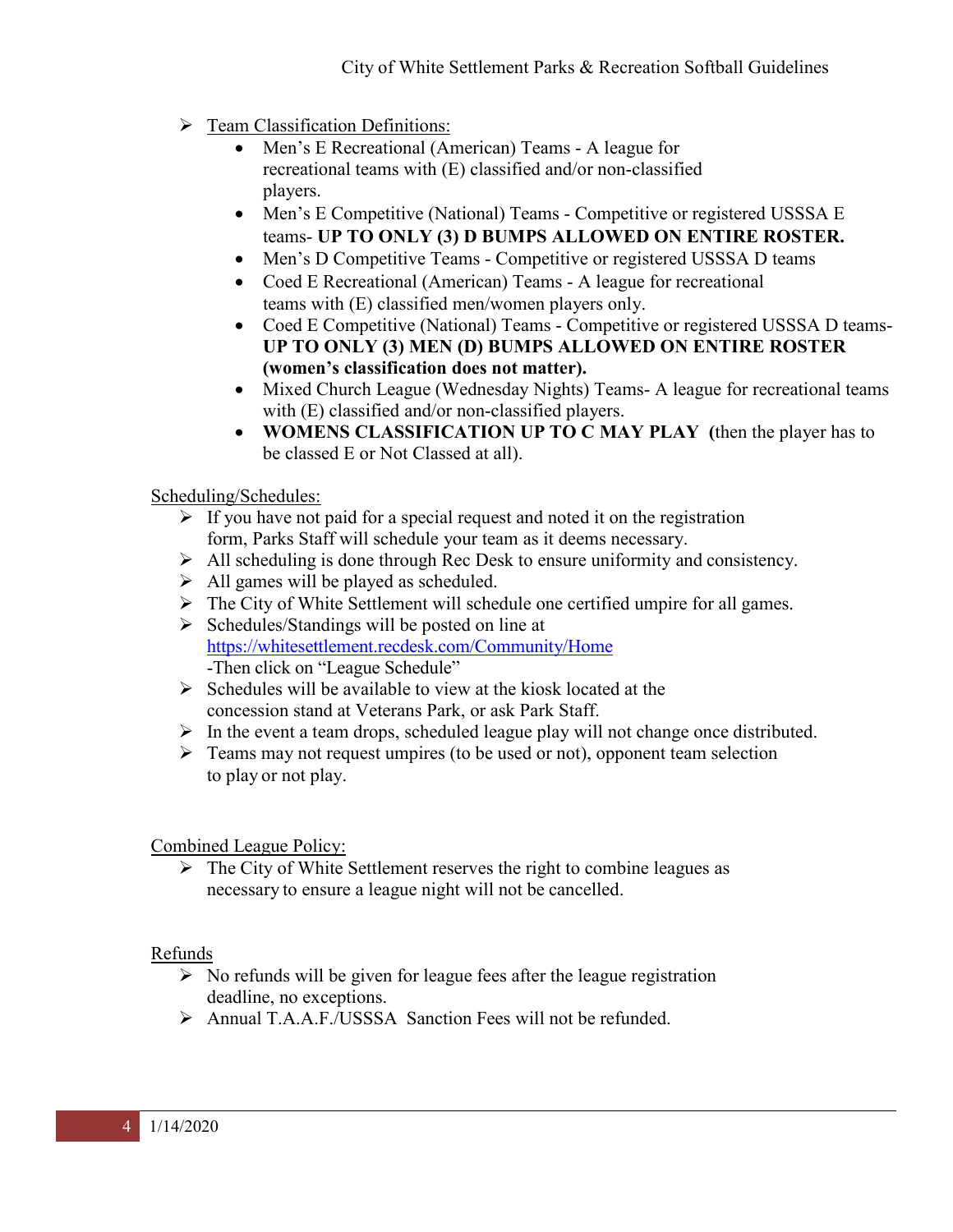Inclement Weather:

- $\triangleright$  Rainouts will be decided at least 2 hours prior to first game time for that game day/evening.
- $\triangleright$  Inclement weather events after that point will be decided by City Staff and/or umpire officials as needed
- $\triangleright$  Call rainout line updates, (817) 880-7868 or (817) 528-2384 or online at [www.wstx.us/parksandrec/](http://www.wstx.us/parksandrec/)
- Free app available at [www.wstx.us/parksandrec](http://www.wstx.us/parksandrec) website (Rain Out Line Tab).
- $\triangleright$  For safety, games may be cancelled, postponed and/or rescheduled as determined by City Staff for the following:
	- In the event of lightning as determined by lightning meter and/or City Staff.
		- Once the meter has detected no lightning activity for 20 minutes play will resume; otherwise, play will be postponed for an additional 15 minutes, if lightning activity continues all play will be cancelled.
	- All games will be cancelled in wind events in excess of 55mph.
	- All games will be cancelled when the emergency warning sirens are sounded.
	- All games will cancelled in heavy rain/hail events.
	- Inclement weather as determined by City Staff.

Rainouts and Make-Up Games

- $\triangleright$  The coach or team manager will be the contact person with the City for the game schedule.
- $\triangleright$  Staff will notify teams of makeup schedules with minimum notice of one (1) week (or at the city's discretion)
- Staff will schedule make up games as deemed necessary to stay on schedule:
	- Schedule make up games for the end of the season and the remaining schedule will be played as scheduled whenever possible.
	- Schedule game start times earlier.
	- Schedule more than two games on a given day/night.
	- Schedule make-up games on a different day/night and/or weekend.

League Softballs:

- $\triangleright$  Must be optic yellow
- Game ball must be visibly marked with USSSA or TAAF Stamp
- $\triangleright$  Game ball(s) must be approved by the umpire(s)
- $\triangleright$  The City may have backup game balls available for teams (if available).
- $\triangleright$  The City may have softballs available for sale. If softballs are in stock, please see city staff for current pricing.
- $\triangleright$  The pitcher must notify umpire of any softball that is questionable prior to play.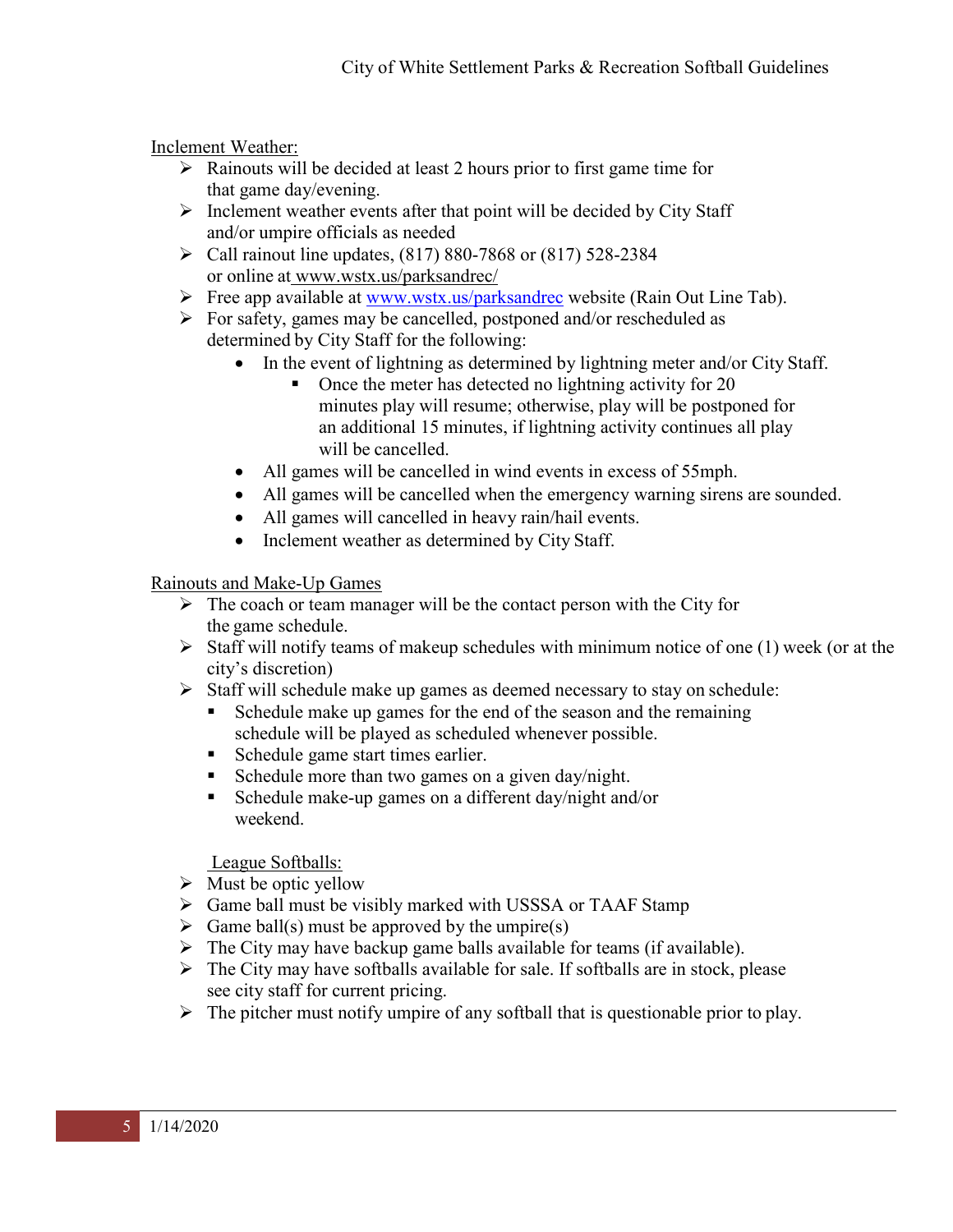#### City of White Settlement Parks & Recreation Softball Guidelines Softballs for Men's Slow-Pitch and Coed Male Batters

- $\geq 12$  inch (30.0cm)
- $\triangleright$  Must have optic yellow cover
- $\triangleright$  Classic M Blue or Red Stitch will be allowed (Core .40 or less softballs)
- $\triangleright$  Classic Plus Blue Stitch balls will be allowed (Core up to .52 or less)
- **NO EVILS, STADIUMS OR ROCKS ALLOWED**

Softballs for Women's Slow Pitch and Coed Female Batters

- $\geq 11$  inch (27.0 cm)
- $\triangleright$  Must have optic yellow cover
- $\triangleright$  Classic W Blue or Red Stitch (Core .44 or less softballs)
- **CAN BE ANY CLASSIC (W) BALL**

League Bats:

 All bats must be stamped with official USSSA mark and be located on the taper part of the bat. **(MUST INCLUDE A LEGIBLE USSSA STAMP)**



- Bats shall not exceed 34 inches in length, 31 ounces in weight (including tape  $\&$  grip additions to the bat), and 2  $\frac{1}{4}$  inches in diameter. The Bat Performance Factor (BPF) shall be 1.20 or less.
- $\triangleright$  The bat must bear the USSSA certification mark OR the bat must be included on a list of approved bat models published by the USSSA National Offices found on the respective websites.
- Miken Ultra/Ultra II's as well as any senior league bats are not allowed in league play (unless a senior league is formed and only that senior league will be permitted to use the senior league bats).
- Each team will place his/her bat on the provided bat racks located **OUTSIDE** of the dugout. Each umpire will inspect each bat to ensure they bear the USSSA stamp before the game starts. Write down on the scorecard how many bats each team has.
- $\triangleright$  No bats can be added once the game has started. If player arrives late he/she may enter game but his/her bat cannot.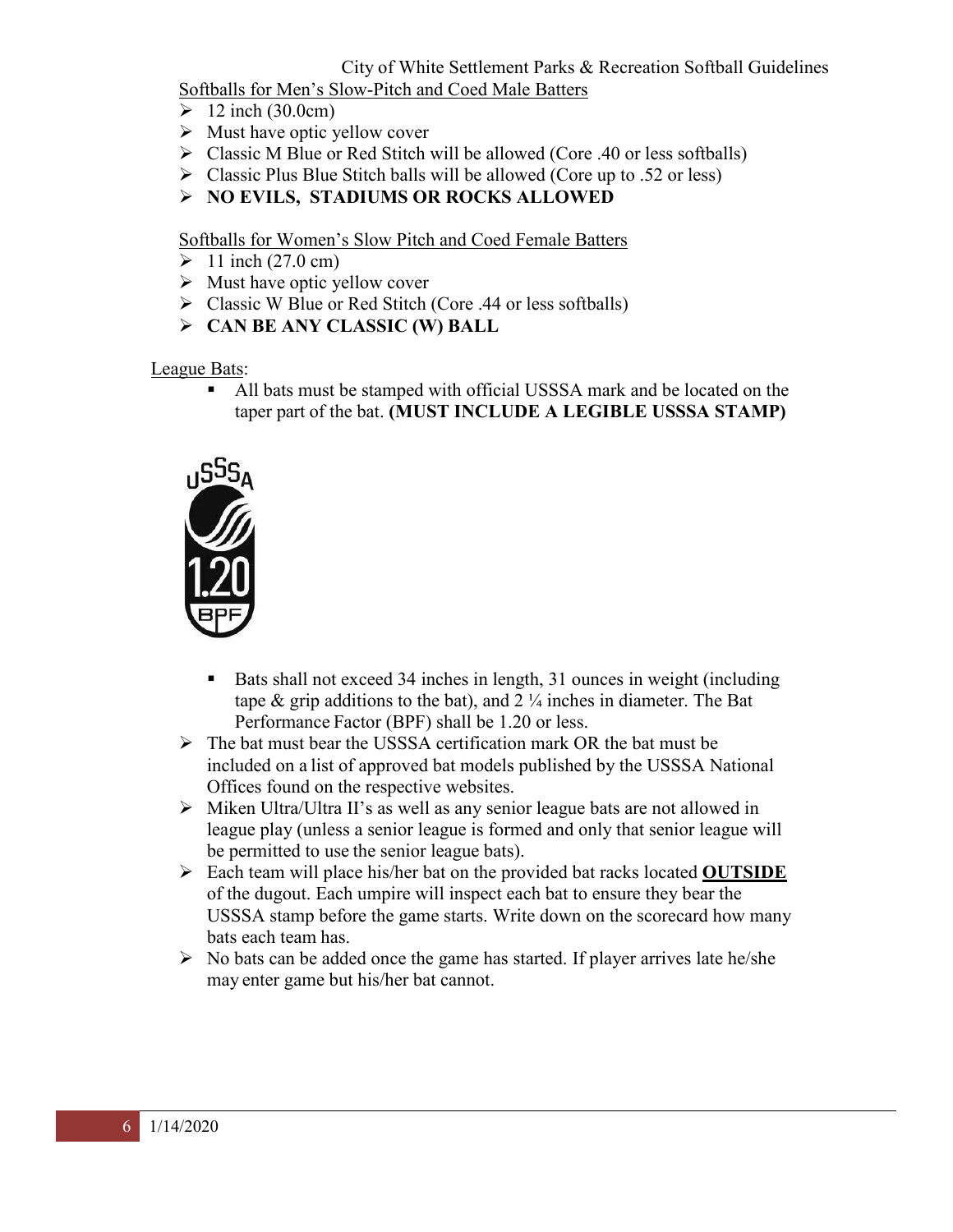City of White Settlement Parks & Recreation Softball Guidelines

- $\triangleright$  If at any time an additional bat appears on the rack (more than the umpire wrote down) the coach will be called to home plate and will take a deadball out and the bat/bats that were added will be removed.
- $\triangleright$  If any player takes his/her bat into the dugout after the count or before the game is over that bat will be removed from play for the remainder of that game (umpire will adjust bat count on scorecard accordingly).
- Any bat may be subject U.S.S.S.A Bat Testing Policy during League Play.

### Bat Testing Policy:

 $\triangleright$  See attached bat testing policy and testing form at the back of the packet.

## Umpires:

- $\triangleright$  One umpire will be assigned to each field, or as deemed necessary by the city.
- Each coach/manager will be responsible to pay the umpire \$10.00 **CASH** at the coin flip per game, AT THE START OF THE GAME
- **The coach/manager is responsible to have the correct change at game time. City Staff, Umpires, and/or the concession vendor do not carry change.**

## Game Times:

- $\triangleright$  Week day game times are 7:00 p.m., 8:00 p.m., 9:00 p.m. and 10:00 p.m. or as scheduled by the City.
- $\triangleright$  Sunday early league game times may be scheduled between 2pm-5pm or as scheduled by the City.
- $\triangleright$  Sunday evening league game times may be scheduled between 6pm-10pm or as scheduled by the City.
- $\triangleright$  City Ordinance #977-91, no games will play past 11:00 p.m. (up to city staff's discretion)
- **GAME TIME IS FORFEIT TIME** unless indicated otherwise by the city official on duty. In the event a team(s) is/are not ready to play at the scheduled time, a forfeit shall be declared (unless a player is playing a current game on another field **AND** agreed upon by both coaches at the plate during coin flip)
- $\triangleright$  A legal game will consist of three and one-half (3 1/2) innings, if the home team is ahead: or four (4) complete innings if the visiting team is ahead.
- $\triangleright$  A coin flip by the umpire will determine home and visitor assignments for each game.

## Tie Games After Seven Innings or After the Time Limit Has Expired:

 $\triangleright$  Any game in which the time limit has expired (50 minutes) or seven innings have been played and there is a tie score, all extra innings will be played under the "3-2 Count" rule. The "3-2" Count" rule specifies that all batters will come to the plate in all extra innings with a 3 balls and 2 strike count with no foul available.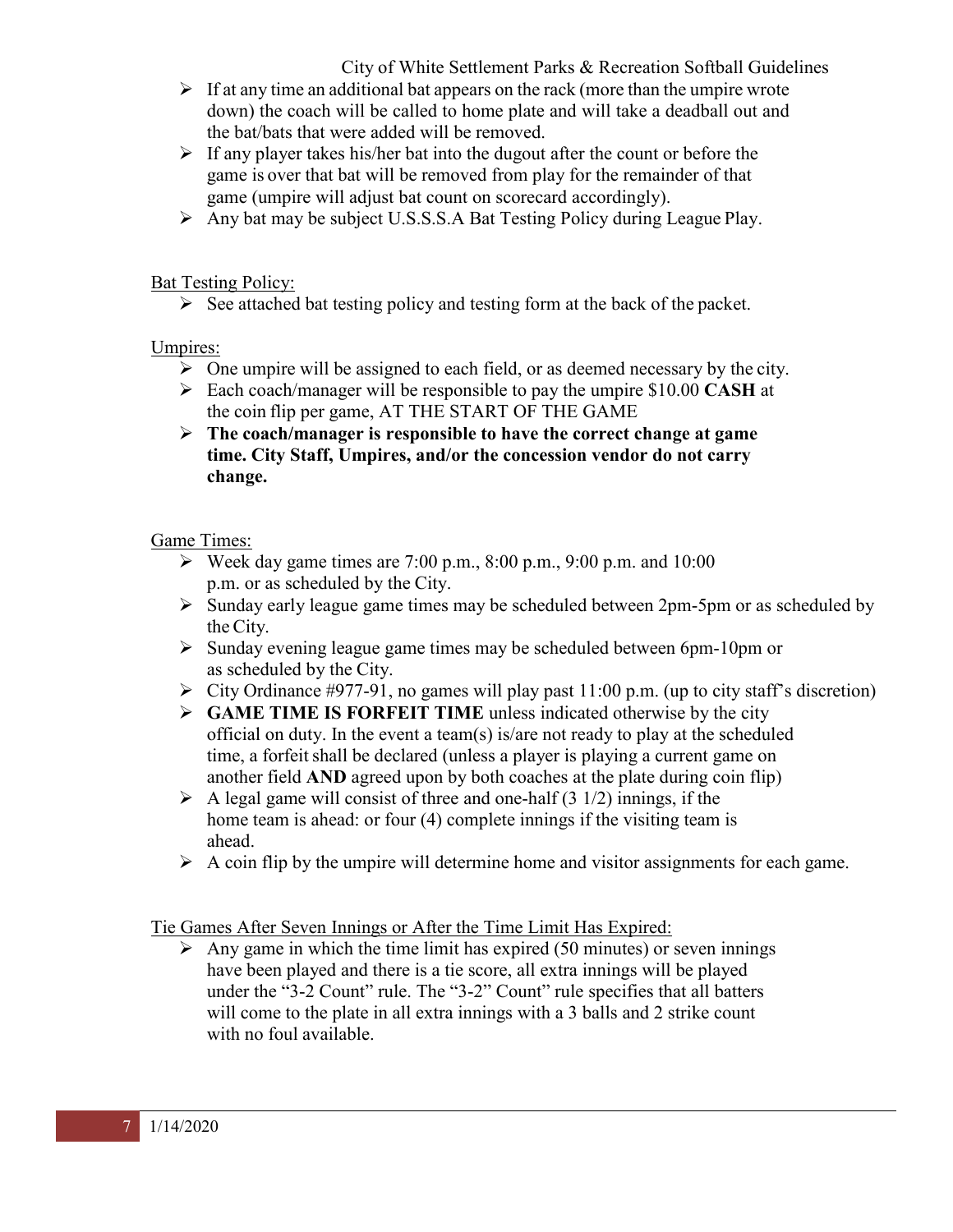## Batters Boxes:

- $\triangleright$  A no dig rule will be enforced by the umpire during all games ... there will be no digging in the batters boxes. The  $1<sup>st</sup>$  time is a warning,  $2<sup>nd</sup>$  time is a called strike and the  $3<sup>rd</sup>$  time and on will be an out.
- A player's back foot **CAN NOT** be in front of home plate at anytime during an at bat. (1st offense: dead ball strike, 2nd offense: dead ball out)

## Eligibility:

- $\triangleright$  The minimum age to be allowed to participate is 16 years of age at the time of the  $1<sup>st</sup>$  game.
- $\triangleright$  All Players must be in possession a Driver's License or a valid state issued picture I.D. at all times during game. For your convenience, a clear/legible picture of your entire state issued photo identification card on your cell phone will be accepted.
- **All players must be listed on the team roster AND be properly classified to be eligible to play. (If applicable)**
- "Pick up" players are **not allowed**. Any team using a player not on their team roster will be subject to a forfeit or protest by the other team which will result in a forfeit. A valid picture identification (such as a driver's license) of the player in question and the league roster will determine the result of the protest. All eligibility **PROTESTS MUST OCCUR BEFORE THE LAST OUT OF THE GAME.**
- $\triangleright$  A player can play on two teams; however, it is the responsibility of the player to determine what team they will be playing with on a given day/night. Games will not delay start in order to allow a player(s) to get to the field (unless the player is playing a coed game and mens games are waiting. Game time is game time (no exceptions).
- An "E" or non-classed player is allowed to be on both upper (national) AND lower (American) rosters.
- Any players classed as "D Elite" **CAN NOT** be on a lower (American) team's roster.
- The dugout is considered the "field of play"; therefore, anyone **not** on the roster may not be in the dugout at any time during the game (spouses, children, etc…). Noncompliance will result in forfeiture and is not protestable.

Eligibility for the Church League:

 $\triangleright$  All Church League team participants are required to attend church services of the church represented on a regular basis in order to be eligible to participate in the Men's Church Softball League. Participants are not required to be members of the sponsoring church.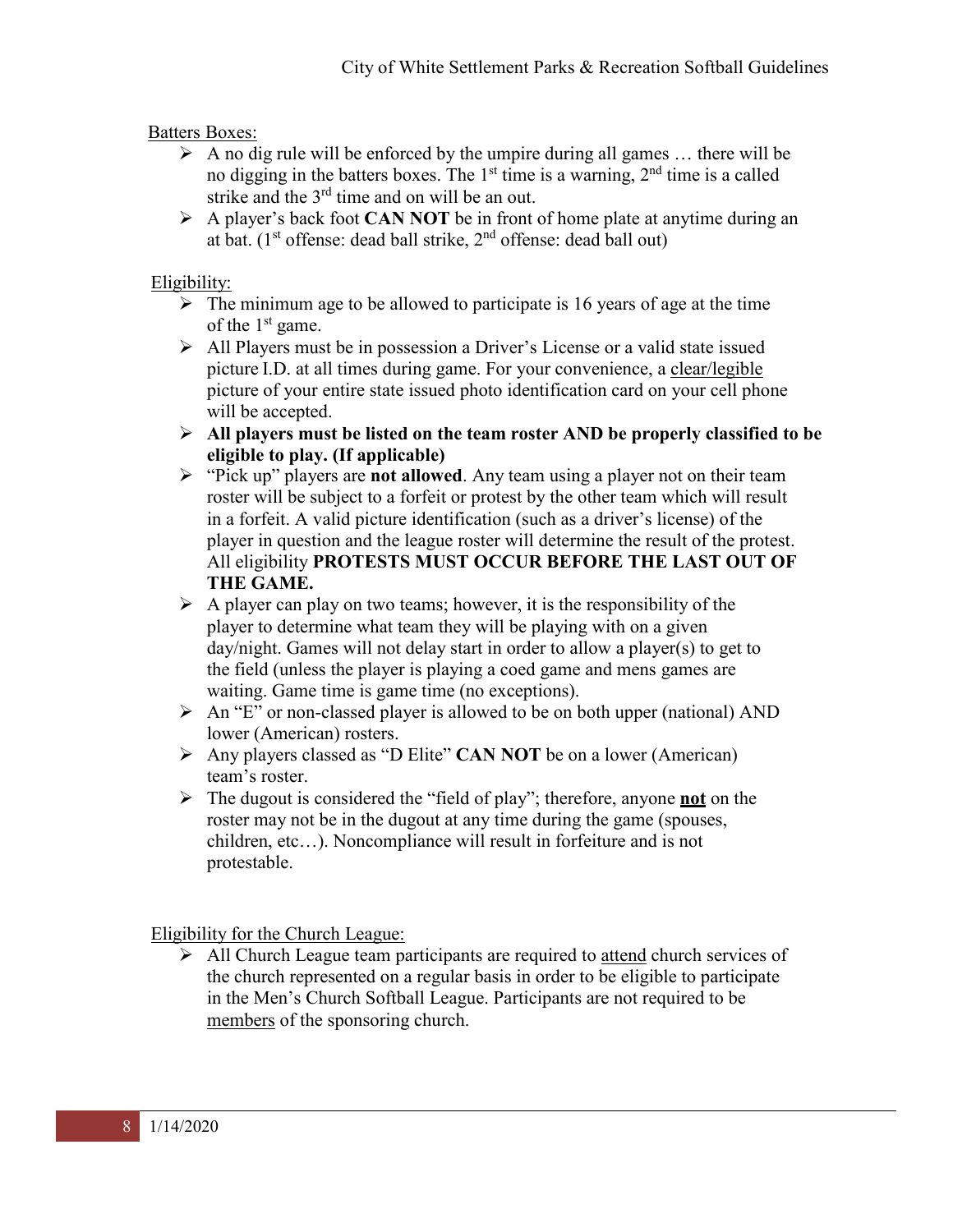Minimum/Maximum Number of Players:

- $\triangleright$  Game time is forfeit time. A minimum of eight (8) players on the team's roster are required to be present at game time for each team to avoid forfeiting. There are no automatic outs accessed for the open positions in the lineup for team who start the game with less than ten players.
- $\triangleright$  Coed teams are required to have a minimum of four players of each gender to start the game.
- $\triangleright$  The maximum number of players on any roster (Men/Women or Coed) is twenty (20).
- $\triangleright$  If a team loses a player due to an ejection and does not have a substitute rostered player, the game will continue with an automatic out recorded each time that the vacant position in the lineup is scheduled to bat.
- $\triangleright$  Teams must finish the game with a minimum of eight players, regardless of the reason for losing a player during the game or they will be required to forfeit the game. Teams may not play with less than eight players for any reason.
- $\triangleright$  Teams will have the option of using two additional hitters for men's league or four additional hitters for coed leagues (2 male/2 female), which means teams may bat twelve players in men's leagues or fourteen batters for coed leagues, while playing ten players in the field.

## Rosters:

- $\triangleright$  A roster will be made available at the time of registration, and online at [http://www.wstx.us/parksandrec/.](http://www.wstx.us/parksandrec/)
- **Each coach is responsible to obtain and submit his/her completed roster (8 player minimum) by the start of the 2nd game (no exceptions).**
- $\triangleright$  Failure to do so will be declared a forfeit for each game the roster is not turned into staff, and the team will be dropped from the league after the end of the fourth game and the league fee will not be subject for a refund.
- **Rosters MUST include name (first & last), drivers' license number and/or date of birth, and jersey numbers of all team members.**
- $\triangleright$  Make sure that all roster information is filled out is 100% correct and legible for city staff/Director to read.
- Staff will hold on file all team rosters. **Teams may add players to their team roster until 4th game (before the end of the 2nd day/night of play) and the roster will be frozen from that point on.**
- $\triangleright$  No write-ins or add-ons will be allowed at any point after the roster deadline.

## Lineup Cards:

- $\triangleright$  The City will provide lineup cards to each team, one per game.
- **Lineup cards must include name (first and last name), player number, team name, and date, and coach's signature at the bottom of the card.**
- $\triangleright$  Lineup cards must be given to the umpire official before each game begins (two per night).
- $\triangleright$  A game may start with a minimum of 8 players no automatic outs assessed; you may add your 9<sup>th</sup> and 10<sup>th</sup> player at any time. You may not add your 11<sup>th</sup> or  $12<sup>th</sup>$  players after the game has started.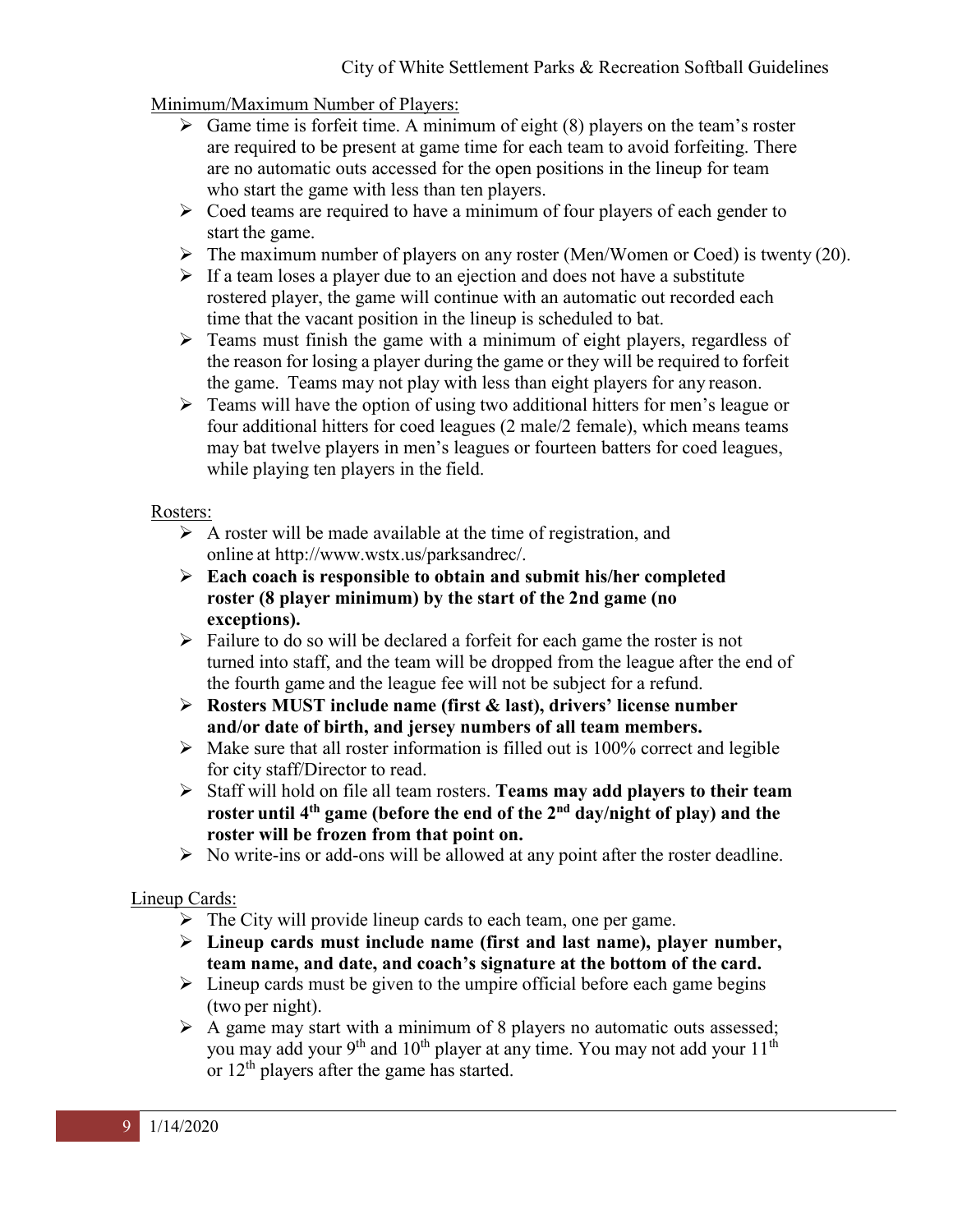Scorecards/Standings:

- $\triangleright$  It is the responsibility at the end of each game for the team manager/coach to verify the score and initial the score card of each umpire official (beside your team name) at the end of each game.
- $\triangleright$  The scorecard will be the final determination of the game score.
- $\triangleright$  The scorecards are not subject to protest.
- League standings are always posted online at: [www.wstx.us/parksandrec/](http://www.wstx.us/parksandrec/)
- $\triangleright$  All of the above statements may change due to a pandemic or executive orders

### Uniforms:

- $\triangleright$  All players on a team must wear jerseys/shirts that the majority have a **"similar base color"** throughout the entire game, determined by umpire.
- $\triangleright$  Failure to do so will be declared a forfeit at game time by the umpire or city staff.
- $\triangleright$  Any action(s) of a player(s) not having a proper jersey/shirt on during the course of the game will result in a forfeit (I.E. wearing the shirt under a jacket, removal. Etc…)
- $\triangleright$  The Umpire will be responsible for ensuring that jersey/shirts meet proper standards as declared, and a uniform forfeit(s) may not be protested.
- $\triangleright$  Numerals of 6" or larger are required on the back of all team jersey/shirts.
- $\triangleright$  All jersey/shirts must have permanently affixed 6"numerals on the back. No taped, pinned or handwritten numerals will be allowed. The numeral must be a contrasting color from the base color of the jersey/shirt and the umpires must also determine the numeral to be visible**.**
- $\triangleright$  Numerals must be one or two digit (0 99) whole numbers (no decimals or fractions).

## Attire:

- $\triangleright$  No exposed jewelry will be allowed.
- $\triangleright$  No metal cleats will be allowed.
- $\triangleright$  Medical bracelets are allowed.
- $\triangleright$  No sandals, open toed shoes, or work boots (steel toe) will be allowed.
- $\triangleright$  Rings or earrings may be allowed if they are covered by tape.
- $\triangleright$  All equipment must be determined safe by the umpire or city staff or it cannot be worn.

## Forfeits:

- $\triangleright$  If a team forfeits a game, the opposing team must pay the umpire the \$10.00 umpire fee to receive the forfeit win and will be scored 7-0 in favor of the opposing team. If the opposing team chooses not to pay the \$10.00 umpire fee, the game will be declared a double forfeit and both teams will incur a loss (scored  $0 - 0$ ).
- $\triangleright$  Forfeits are final as noted on the scorecard by the umpire.
- $\triangleright$  Forfeited games will not be rescheduled.
- $\triangleright$  A scheduling error is not a forfeit as determined by the City.
- $\triangleright$  In the event of a forfeit due to a dropped team, the game schedule will not be changed.
- $\triangleright$  As a matter of courtesy to the other teams, please contact Staff if you plan to forfeit in advance.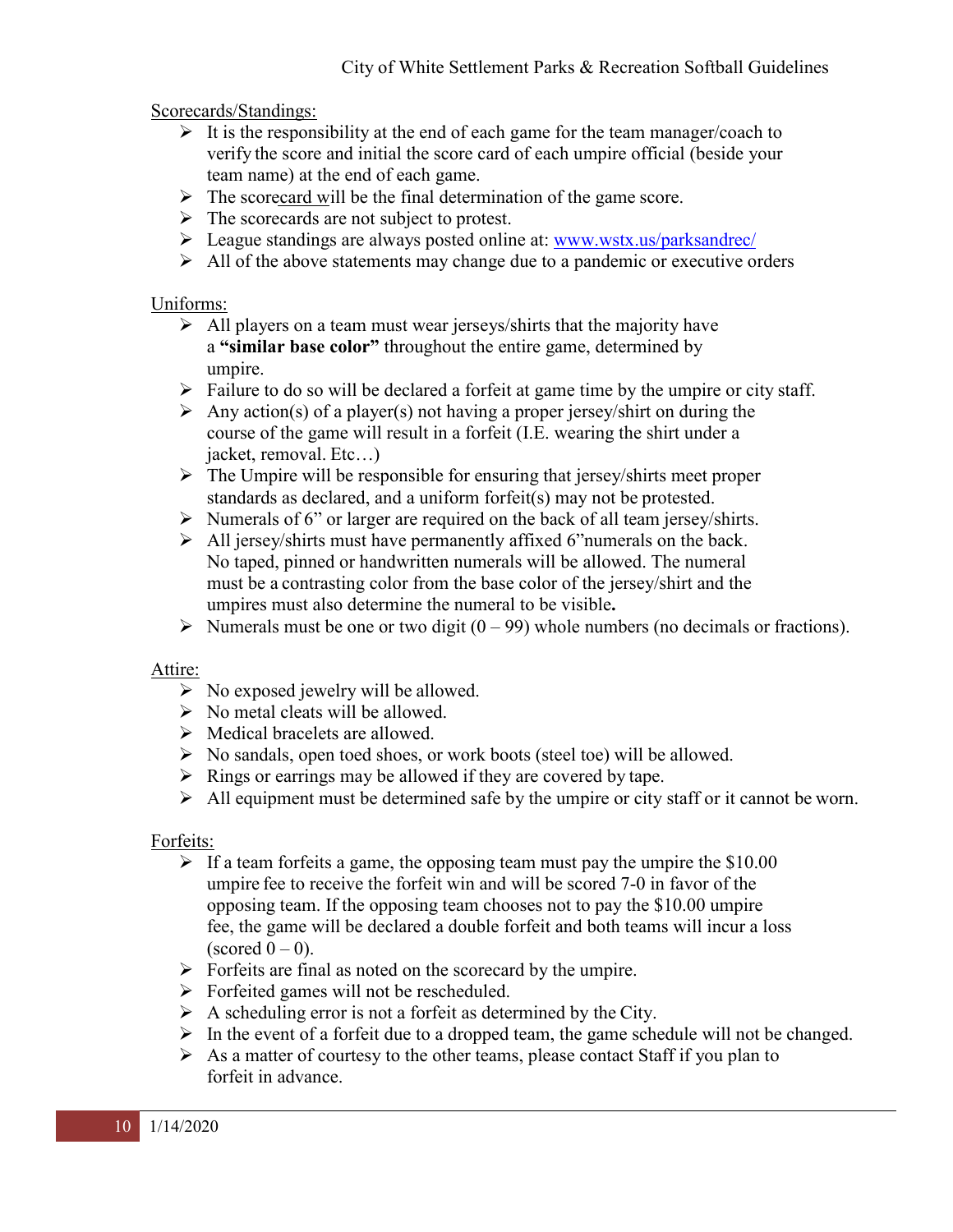$\triangleright$  Forfeiture of three (3) games, whether consecutive or not, by any one (1) team can result in an automatic suspension of said team for the remainder of the season. Suspended teams will be subject to review prior to admittance the following season.

#### Starting Count:

 $\triangleright$  All batters will begin with one ball and one strike (1-1 count). Afoul ball with two (2) strikes is an out. For example: When you come up to bat you have 1 ball and 1 strike, if you hit a foul ball it is Strike 2, another foul ball is strike 3 you're out.

#### Courtesy Runners:

- One courtesy runner per inning (one time) may be used. **The courtesy runner can be any player in the lineup**. If the courtesy runner is still on base at the time his/her turn at bat comes up, that spot in the batting order will be an out. In the Mixed Program, any male player in the lineup can run for any male, and any female player in the lineup can run for any female.
- $\triangleright$  No male may run for a female at any given time.

## Halo Rule/Middle Rule:

Protecting the pitcher rules will be enforced as follows:

- $\triangleright$  Any ball hit on a line back at the pitcher position within the width of the lines and is between the top of the pitcher's shoe and 1' above the pitchers cap, will be declared a dead ball and the batter will be called out unless the part of the pitcher that was hit is outside the designated area. This ruling will be determined from the pitching rubber – back. This is a judgment call and is instituted for Safety reasons and is not protestable. No play shall continue and all runners must return to the last base occupied prior to the infraction.
- $\triangleright$  1<sup>st</sup> Violation: warning issued, bat is collected/tested (220 psi is considered passing)
- $\geq 2^{nd}$  Violation: player ejection, bat is collected/tested.
- $\geq 3^{rd}$  Violation: team forfeit, bat is collected/tested.
- $\triangleright$  A pitcher cannot expand the area protected by moving from outside the lines.

"Hit and Sit" Rule:

- $\triangleright$  Players are not required to advance to the next base after a ball is ruled an over the fence home run. This is at the discretion of the runner.
- Players are no longer required to touch all the bases on a 4 base error **(hit & sit)**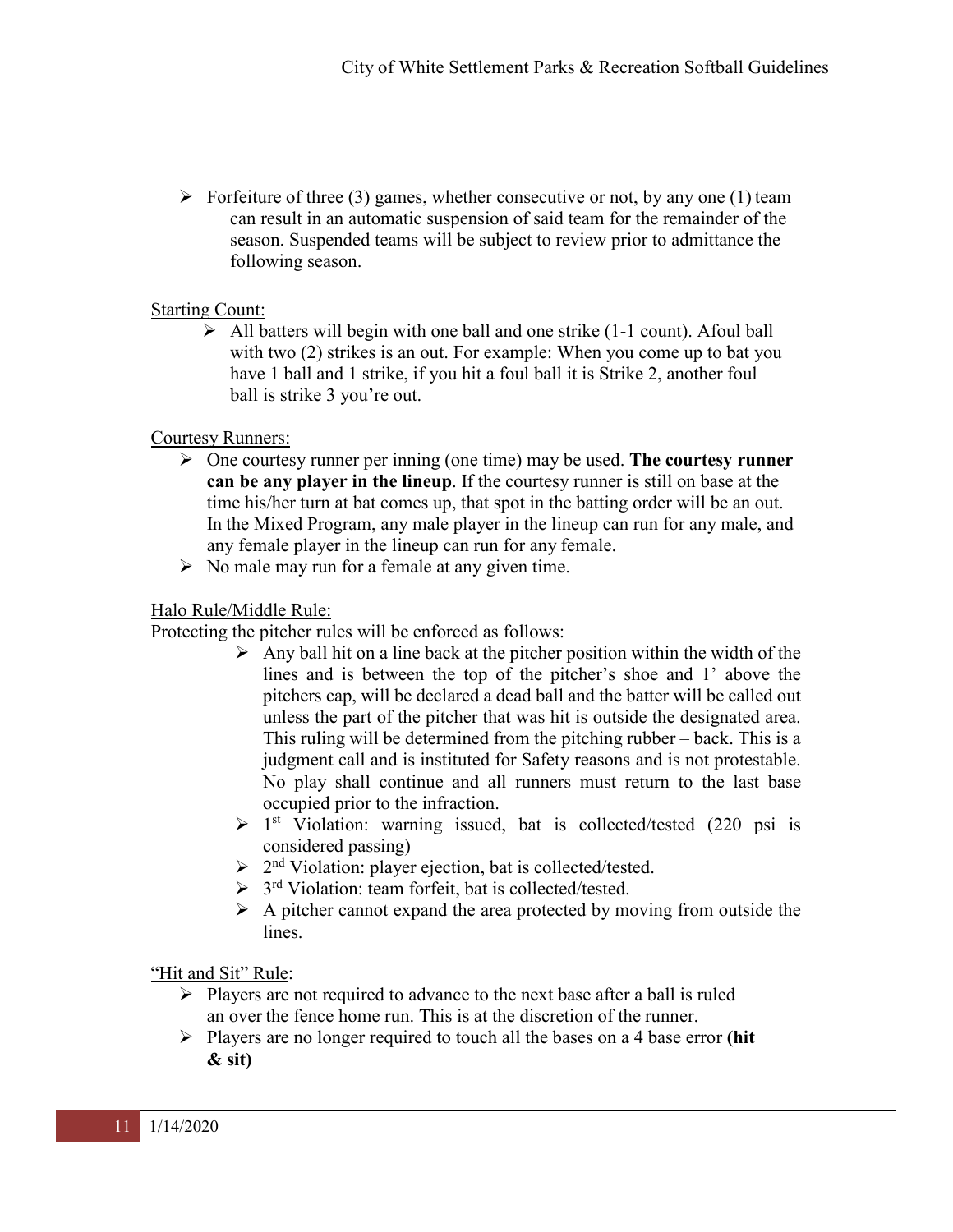Run Rules for All Leagues:

- $\geq 20$  runs after 3 innings
- $\geq 15$  runs after 4 innings
- $\geq 10$  runs after 5 innings
- $\triangleright$  The City of White Settlement Parks & Recreation Department will not utilize the U.S.S.S.A. "flip flop" rule for run rules.

Home Runs Classifications:

- $\triangleright$  Men's E Recreational (American) teams are allowed one (1) total over the fence home run with the "one up" rule.
- $\triangleright$  Coed E Recreational (American) teams are allowed one (1) total over the fence home run with the "one up" rule.
- $\triangleright$  Men's E Competitive (National) teams are allowed three (3) total over the fence home run with the "one up" rule.
- $\triangleright$  Coed E Competitive (National) teams are allowed three (3) total over the fence home run with the "one up" rule.
- $\triangleright$  Men's D teams are allowed three (3) total over the fence home run with the "one up" rule.
- $\triangleright$  Coed D teams are allowed three (3) total over the fence home runs with the "one up" rule.
- In Coed games, a female Home Run **WILL** count towards the teams Home Run total.
- $\triangleright$  The "one up" rule is after a team hits the allowed home runs (1 or 3) they will not be allowed to hit more than one home run advantage over the opposing team. Additional home runs will be an "out".
- $\triangleright$  Coaches may not agree at the plate to increase or change the home run limit prior to the start of the game… **No negotiating at the plate.**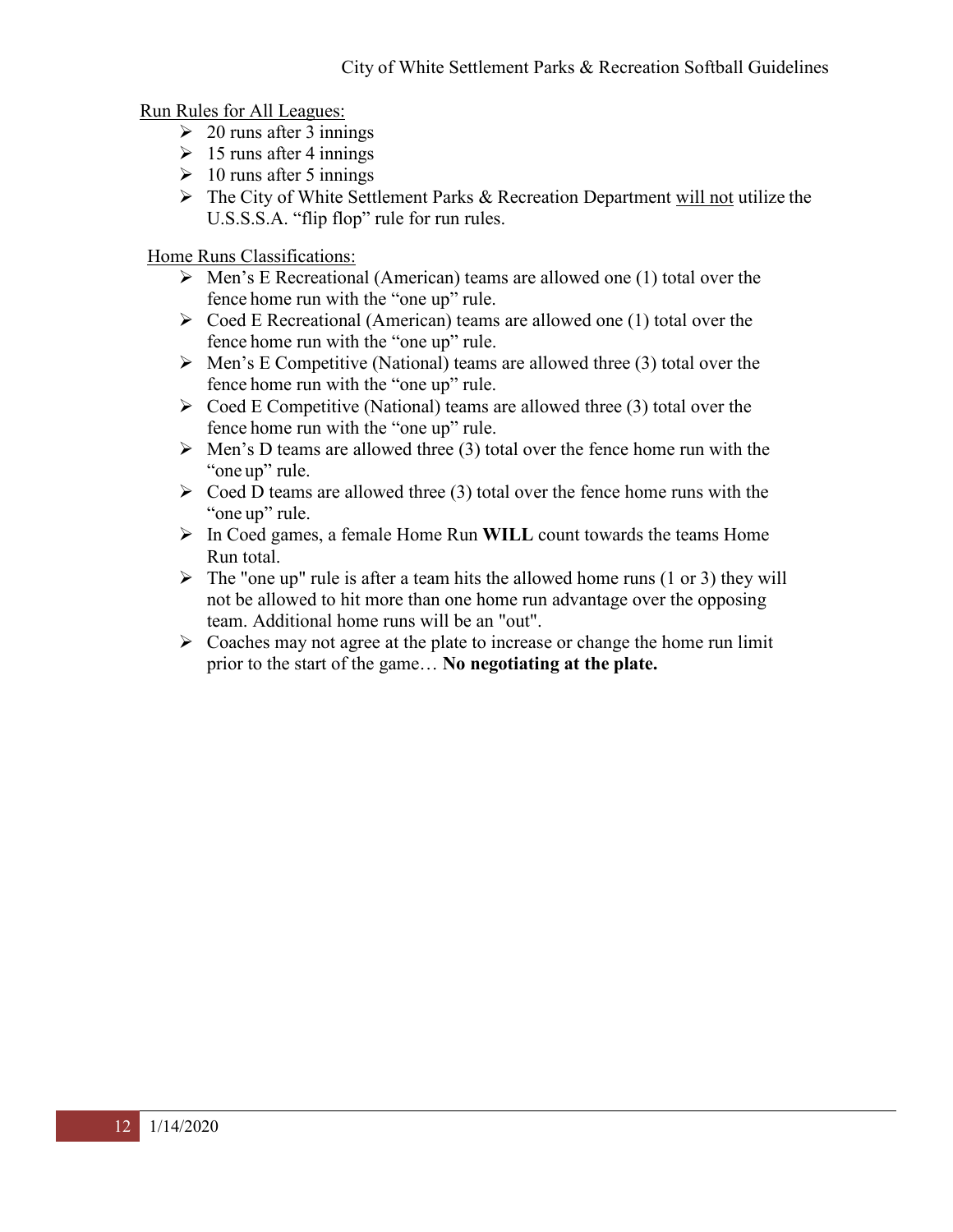#### Ejections:

- $\triangleright$  It will be the responsibility of the umpire(s) to manage the game and will have the authority to eject a Player(s) and/or Team(s) as deemed necessary.
- $\triangleright$  Ejections are not subject to protest.
- $\triangleright$  Any player that is ejected from the game will be removed from the entire property of The Park (including parking lots and park land surrounding the complex), **and NOT ALLOWED to play for the remainder of games on that particular day/night.**
- $\triangleright$  If a team has a player ejected from the game, the team with the ejected player must have a substitute that is on the current roster available to play in order to avoid having an automatic out. Teams must take an automatic out each time that the vacant position for the ejected player comes up in the batting order if a replacement is not available. However, teams may never play with less than eight players because of an ejection or injury.
- **Any player or coach who has been ejected in a season may be suspended from all park activity (leagues and/or tournaments) until deemed necessary by the city. If an ejection occurs on the final night of league play, suspensions may be carried over until the next season that the ejected player or coach participates.**
- $\triangleright$  All suspensions are at city staff's discretion.
- $\triangleright$  If necessary, the game will be temporarily stopped and/or ended completely until the umpire can restore order to the game field. Law enforcement will be used if necessary.

#### Conduct:

- $\triangleright$  Teams are responsible for their own conduct and the conduct of their spectators.
- $\triangleright$  Unsportsmanlike conduct will not be accepted from players, coaches, fans, family members, etc.
- $\triangleright$  Any participant who verbally or physically abuses a player, official, staff member or spectator before, during, and/or after a game set or is involved in actions that are considered detrimental to the league and City, will be subject to suspension at the City staff's discretion.
- $\triangleright$  Umpire officials and/or staff can eject individuals(s) from the park.
- $\triangleright$  Law enforcement will be used when it is necessary.
- $\triangleright$  Persons or teams ejected for unsportsmanlike conduct may be suspended from play for any period time deemed appropriate for the misconduct. Physical violence and threats of physical violence will be disciplined severely.
- $\triangleright$  Any player who is ejected from the Park by umpires and/or park staff and does not leave the premises immediately will be subject to an additional suspension.
- $\triangleright$  An individual and/or team may be suspended from the park for up to five years and may be subject to being suspended from play through TAAF and/or USSSA.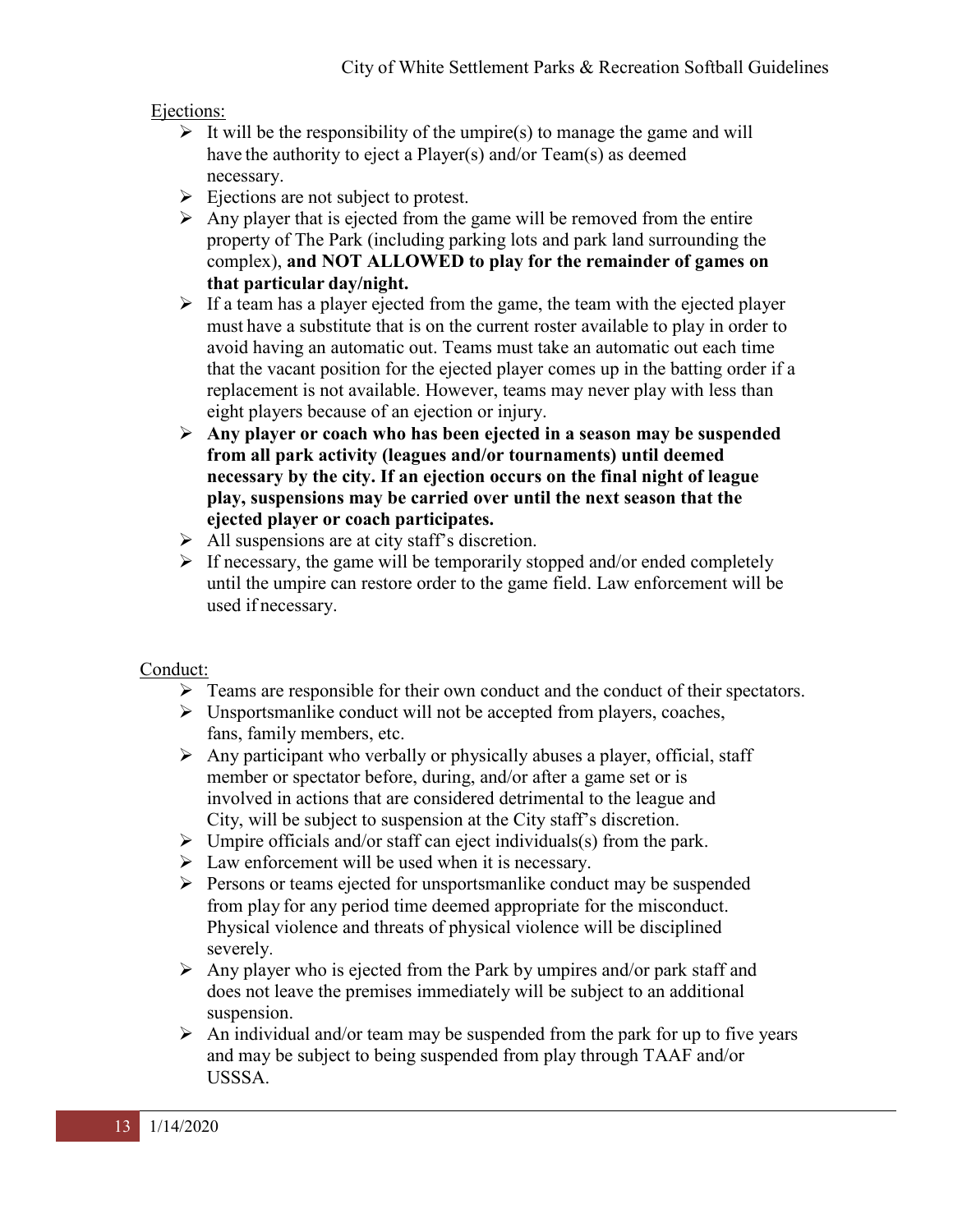### Protests:

- $\triangleright$  There are four items listed below that will be considered for a protest:
	- o Misinterpretation of a playing rule
	- o Failure of an official to apply a correct rule in a given situation
	- o Failure to impose the correct penalty for a given violation, i.e. player eligibility
	- o Bats
	- o Roster
	- o Classification
- $\triangleright$  Judgment calls are not subject to protest.
- $\triangleright$  A protest of rule interpretations must be made before the next legal or illegal pitch.
- $\triangleright$  If there is protest, a \$50.00 cash protest fee must be presented to the umpire at the time of the requested protest no exceptions. Includes all protestable items.
- $\triangleright$  Only a coach or team manager may file a protest.
- $\triangleright$  Player eligibility may be protested before the last out of the game
- $\triangleright$  The Parks Staff will make every effort to settle eligibility and bat protest(s) at the field.
	- $\triangleright$  For all other protest issues a formal written protest by the team manager or head coach must be filed with the City of White Settlement (Attn: Athletic Coordinator) within forty-eight (48) hours after the game in question (excluding Saturdays, Sundays, and holidays). A formal protest by the team manager or head coach MUST include the following:
		- a) The time, date and place of the game.
		- b) The name of the officials
		- c) The rule and section of the official rules or policies under which the protest is being made.
		- d) The decision and condition surrounding the making of the
		- e) All essential facts involved in the matter protested.
- $\triangleright$  The umpire's judgment decisions are final (including score) and not subject to protest review.
- $\triangleright$  The decision(s) of the protest board (where applicable) shall be final.
- $\triangleright$  Any protest that is upheld will be resumed at the point of the game that the protest was recorded.
- $\triangleright$  Any protest after the game has been completed will not be considered.

| <b>PROTEST RESPONSIBILITIES</b> |                              |                                    |
|---------------------------------|------------------------------|------------------------------------|
| <b>COACH/MANAGER</b>            | <b>UMPIRE</b>                | <b>CITY PARK STAFF</b>             |
| KNOW RULES                      | <b>ACKNOWLEDGE PROTEST</b>   | <b>COLLECT PROTEST FEE</b>         |
| KNOW WHAT IS PROTESTABLE        | STOP GAME, MARK<br>SCORECARD | PROVIDE BACKUP INFORMATION, DATA   |
| DECLARE PROTEST TO UMPIRE       | <b>GET STAFF</b>             | <b>ENFORCE THE CALL</b>            |
| PRESENT \$50 CASH TO UMPIRE     | <b>MAKE THE CALL</b>         | <b>ENORCE CONTROL</b>              |
| CONTROL YOUR TEAM               | CONTROL THE FIELD            | REFUND PROTEST FEE (IF APPLICABLE) |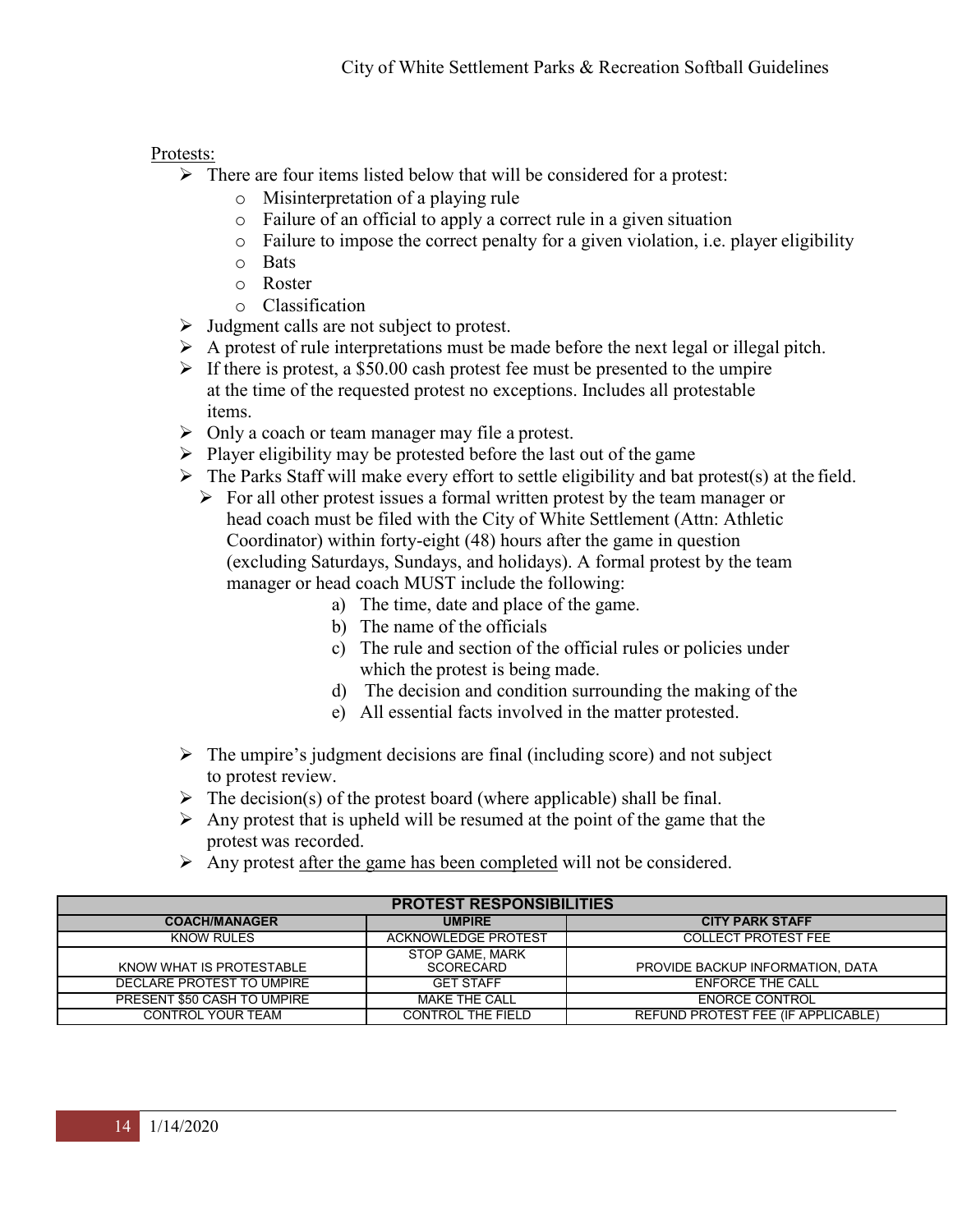Injury Procedures:

- $\geq 911$  services will be used for medical emergencies.
- $\triangleright$  The City does not stock, issue, and/or distribute ingestible type medications and/or medicines nor extend medical attention to park patrons.
- $\triangleright$  At the discretion of City staff, personal vehicles may be used to remove injured player.
- $\triangleright$  In the event of an injury, the player or coach **must** fill out an injury report the day/night of the injury/incident.
- $\triangleright$  In the event of an injury the umpires will allow a 2 minute recovery time before stopping the clock. If more time is needed the umpire will stop the clock and inform both coaches/teams not to leave the dugout area as the clock will resume as soon as injured player is removed.
- $\triangleright$  At the discretion of the umpire any player on the field with an active bleeding sore/cut/lesion/wound will be required to cover it with a bandage before continuing or may be removed from the game entirely. If removed a substitute must be available or an out will be taken in the removed players spot.
- $\triangleright$  No out will be taken if an injured player does not have a substitute. However if that injured player drops the team to seven players then the game will be declared a forfeit.
- $\triangleright$  The city is not responsible for the transportation of injured players.
- $\triangleright$  The City does not stock, issue, and/or distribute ingestible type medications and/or medicines nor extend medical attention to park patrons.
- $\triangleright$  At the discretion of City staff, personal vehicles may be used to remove injured player.
- $\triangleright$  In the event of an injury, the player or coach must fill out an injury report the day/night of the injury/incident.
- $\triangleright$  In the event of an injury the umpires will allow a 2 minute recovery time before stopping the clock. If more time is needed the umpire will stop the clock and inform both coaches/teams not to leave the dugout area as the clock will resume as soon as injured player is removed.
- $\triangleright$  If there is an excessive amount of blood on the uniform or if a bandage becomes blood soaked, in the judgment of the umpire, the uniform/bandage must be changed before the individual may participate.
- $\triangleright$  No out will be taken if an injured player does not have a substitute. However if that injured player drops the team to seven players then the game will be declared a forfeit.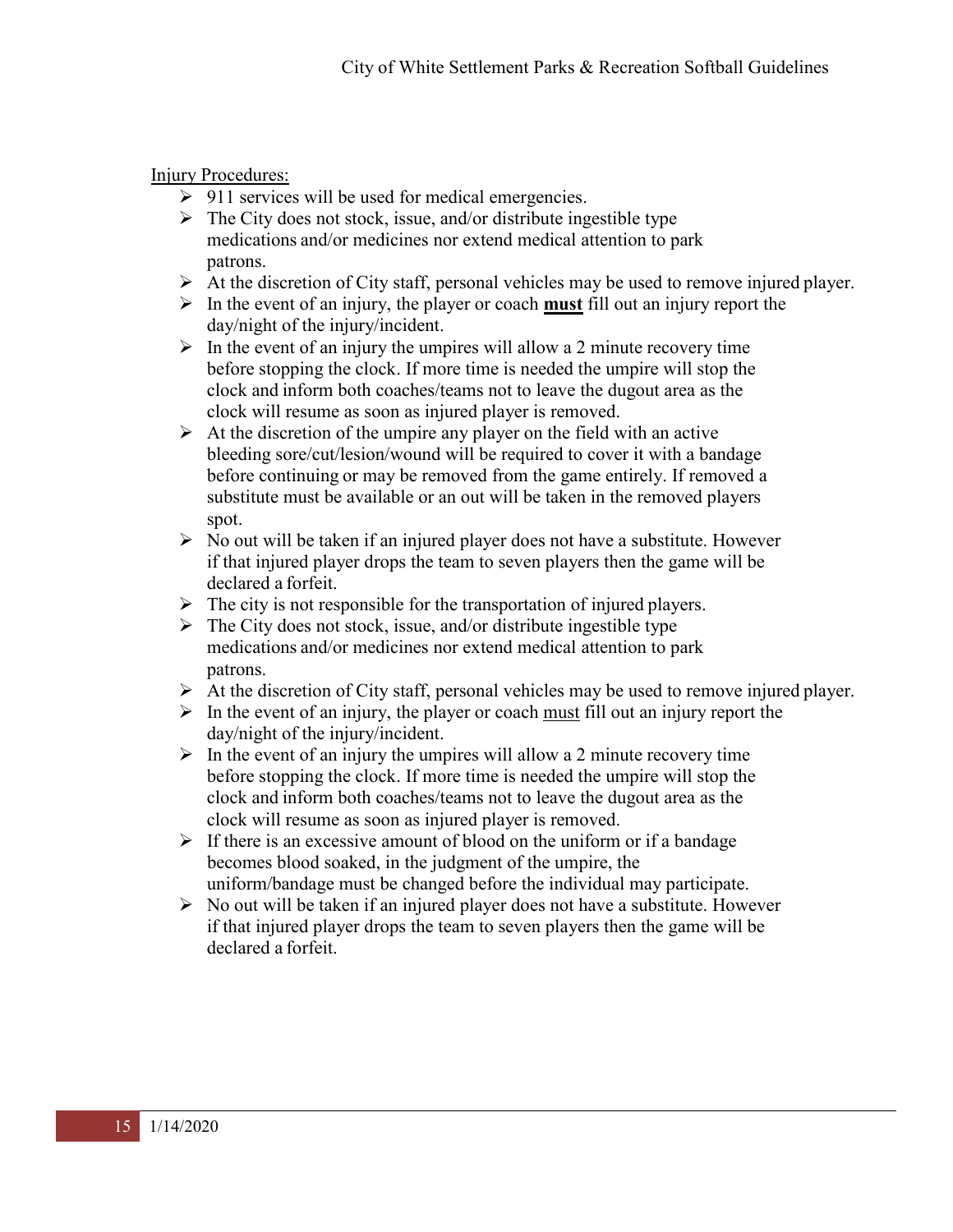League Champion:

- $\triangleright$  League champion will be team with the best record as determined by the score cards.
- $\triangleright$  In the event of a tie, the City will reserve the right to use following method(s) in order to determine the champion:
	- A. Head-to-Head Competition (wins and losses between the teams tied)
	- B. Margin of Victory (Head to Head)
	- C. Margin of victory**,** In all league games
	- D. Play-off game
- **A team will only be able to win 2 consecutive leagues, then will have to pay registration for the next league.**

Combine Leagues:

 $\triangleright$  In case of a tie, champions will be determined by their division of play following the rules above.

Lost and Found:

 $\triangleright$  City staff will clean dugouts at the end of each night of play. All found items will be placed in the lost-n-found container at the complex office. All lost-nfound items will be kept for the remainder of the season and/or up to 6 months. Please call the White Settlement Recreation Center at 817-246- 5012.

Theft and/or Vandalism:

- $\triangleright$  In the event you have been subject to a theft, vandalism, or criminal activity while at the park, please follow these procedures:
	- 1) Immediately file a police report!
	- 2) Call the White Settlement Police Dept. non-emergency number at 817-246-7070. Dial 0 to reach dispatch
	- 3) Give park staff a copy the police report #.
	- 4) Contact the City Secretary Monday Friday 8am – 5pm at 817-246-4971 to file a damage claim form.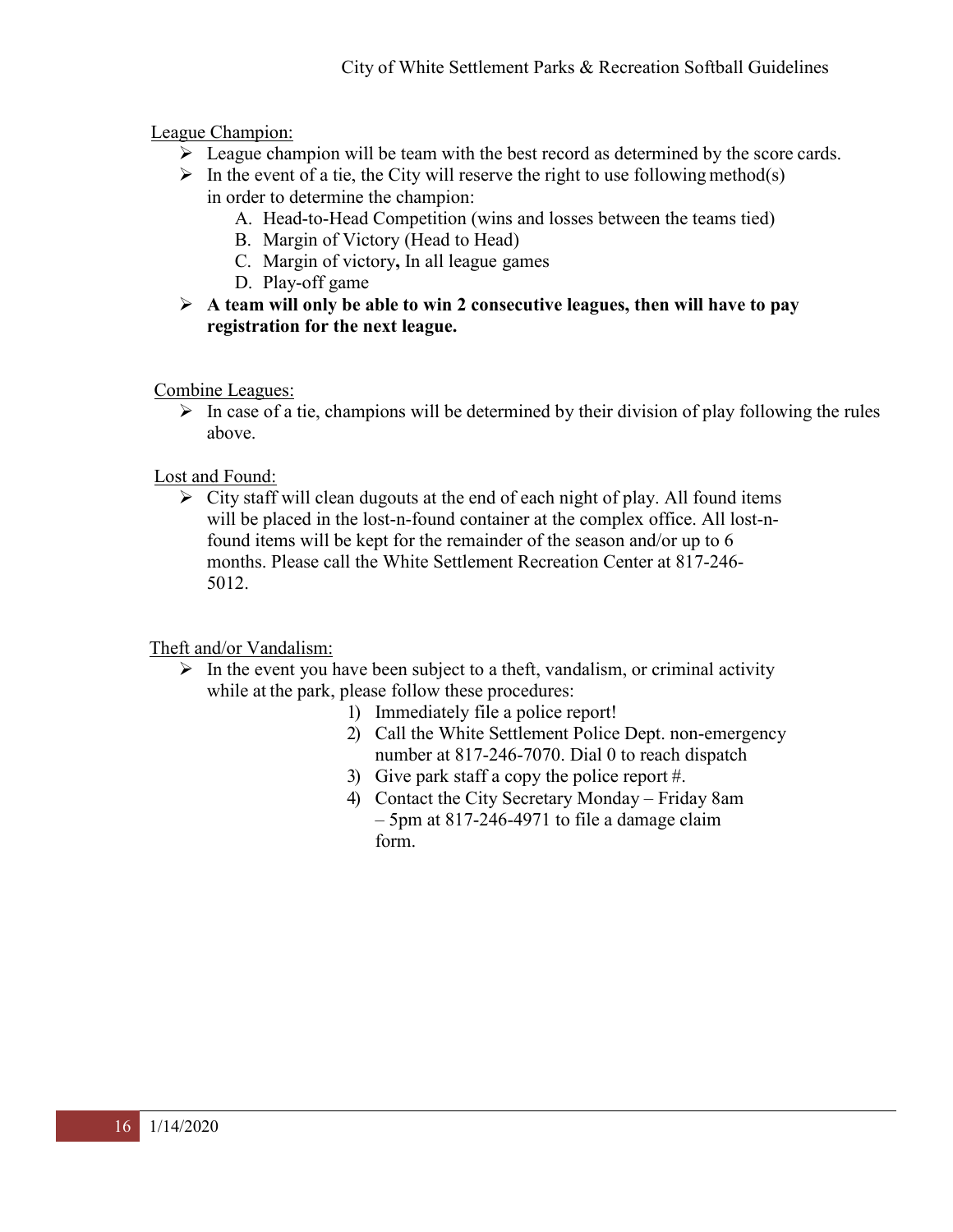### Indemnification:

- 1. User agrees to indemnify and hold the City of White Settlement, its officers, agents and employees safe and harmless from any and all claims from damages, injury or death to property or persons arising out of or resulting from the use of premises by the user. The renting party agrees to provide proof of financial responsibility of liability insurance for any type of legal action resulting from this tournament. User shall be responsible for conducting all activities in a safe manner so as to avoid any damages or injuries to property or person.
- 2. All injury/incident claims are to be filled with the City Secretary and processed through the City offices located at 214 Meadow Park Drive, White Settlement 76108, 817-246- 4971. Accident/Damage claim forms can be found on the city website at wstx.us on the bottom right-hand side of the home page under the quick links "City Forms".

### Outside Food and Drink Policy:

#### **Please understand the ball park concessions are contracted out to a private company, and it is their intentions to serve the patrons in the ball complex for a profit.**

- $\triangleright$  All outside food and drinks are prohibited inside the complex!
- $\triangleright$  Law enforcement will be used if necessary.
- $\triangleright$  Anyone who does not comply will be ejected from the park for failure to comply with park rules.
- $\triangleright$  Teams that do not comply will forfeit games for that particular night of play.
- $\triangleright$  No coolers/ice chests.

#### Park Rules:

- Alcoholic beverages are not allowed anywhere in Veteran's Park. (City Ordinance #488, maximum \$200.00 fine)
- $\triangleright$  Any player, manager or coach possessing/consuming alcoholic beverages on park property, that team will forfeit all games on that day/night of play. City staff will contact the coach/manager to discuss the severity of the penalty.
- $\triangleright$  Vending on park property is not allowed. (City Ordinance #874-87)
- $\triangleright$  No tobacco products are allowed inside the complex (City Ordinance #2414-11 sec. 28.92)
- No bikes, scooters, roller blades, skateboard, or motorcycles allowed.
- **NO PETS ARE ALLOWED ANYWHERE INSIDE THE SOFTBALL FACILITY.**
- $\triangleright$  Dugouts are to be used by players and team members only whose names appear on that team's roster. Children under 16 years of age, and/or spectators of any age are not allowed in the dugouts.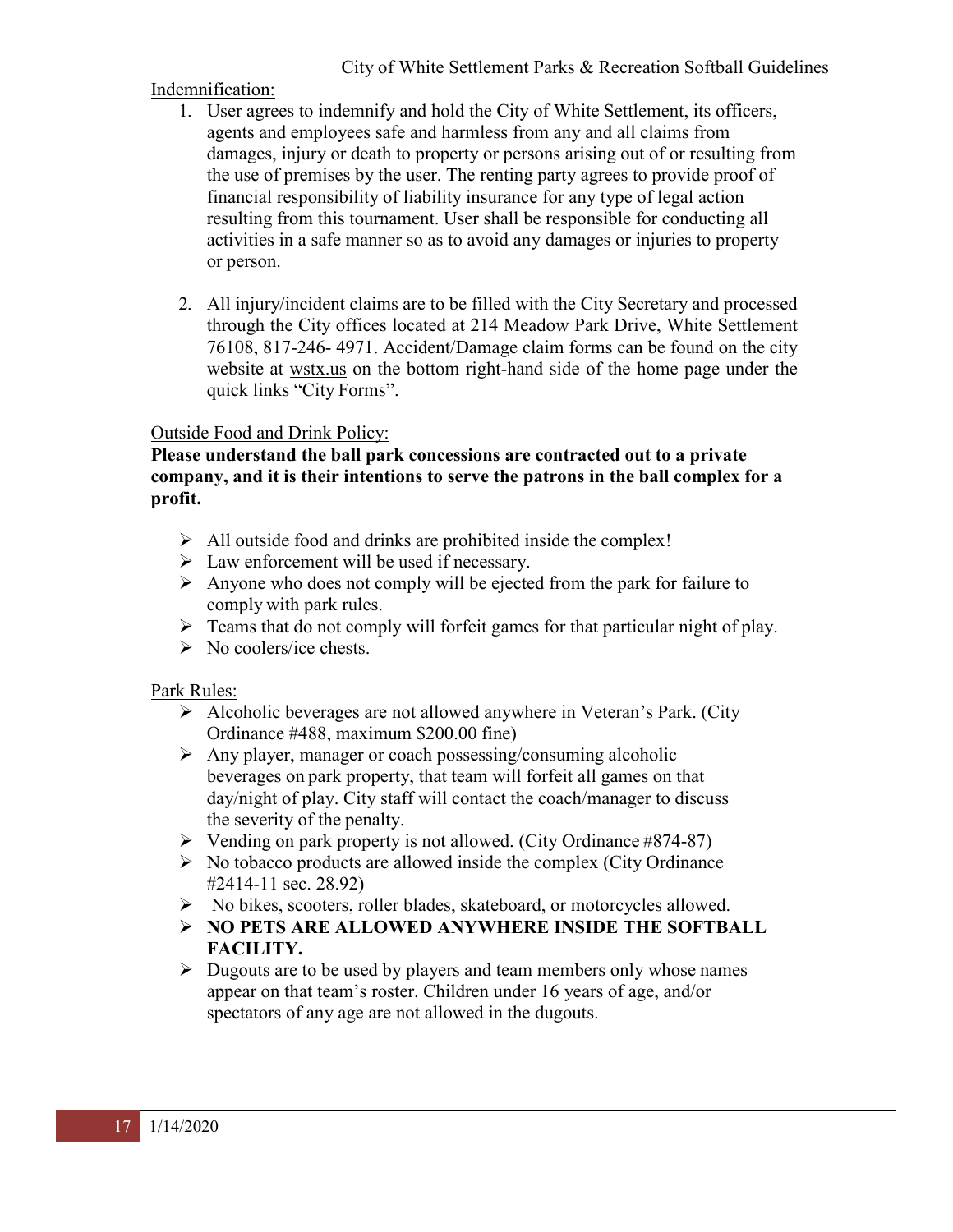$\triangleright$  For safety reasons teams scheduled for play on fields must restrict warm-up activities to the designated warm-up area. Failure to warm-up in the designated areas may result in a forfeit. **The main entrance of the park is not a designated warm-up area. Designated warm up areas are located between the red and blue field, yellow and green field and green and red field.**

#### **Examples of When a Bat May Be Tested:**

- **ANYTIME** a ball is determined to be a halo infraction (umpire's discretion)
- When a Homerun is hit that exceeds a team's allotted amount:
	- ♦ 1 & 1 UP: Lower classed leagues (E)
	- ♦ 3 and 1 UP: Upper classed leagues (D & open)

### **2021 Bat Compression Testing Policy**:

If the middle rule is invoked or if any additional over the fence home runs are hit over the allowed limit, the bat involved will be pulled and given to the tournament director to be tested. In addition at parks using the "bucket" system, the tournament director has the right to make random bat checks of any bat being used in a game at any

time. With all the new bats being used, the new standard for a bat 'failing' a compression test is now 220 or below. It is YOUR responsibility to make sure the bat you swing is a LEGAL and an APPROVED bat for Veteran's Park play. All bats being tested will be documented by the make and model of the bat as well as the owner/user of the bat. If the bat fails the compression test, the player has the following options : Refer to the bat testing form for options.